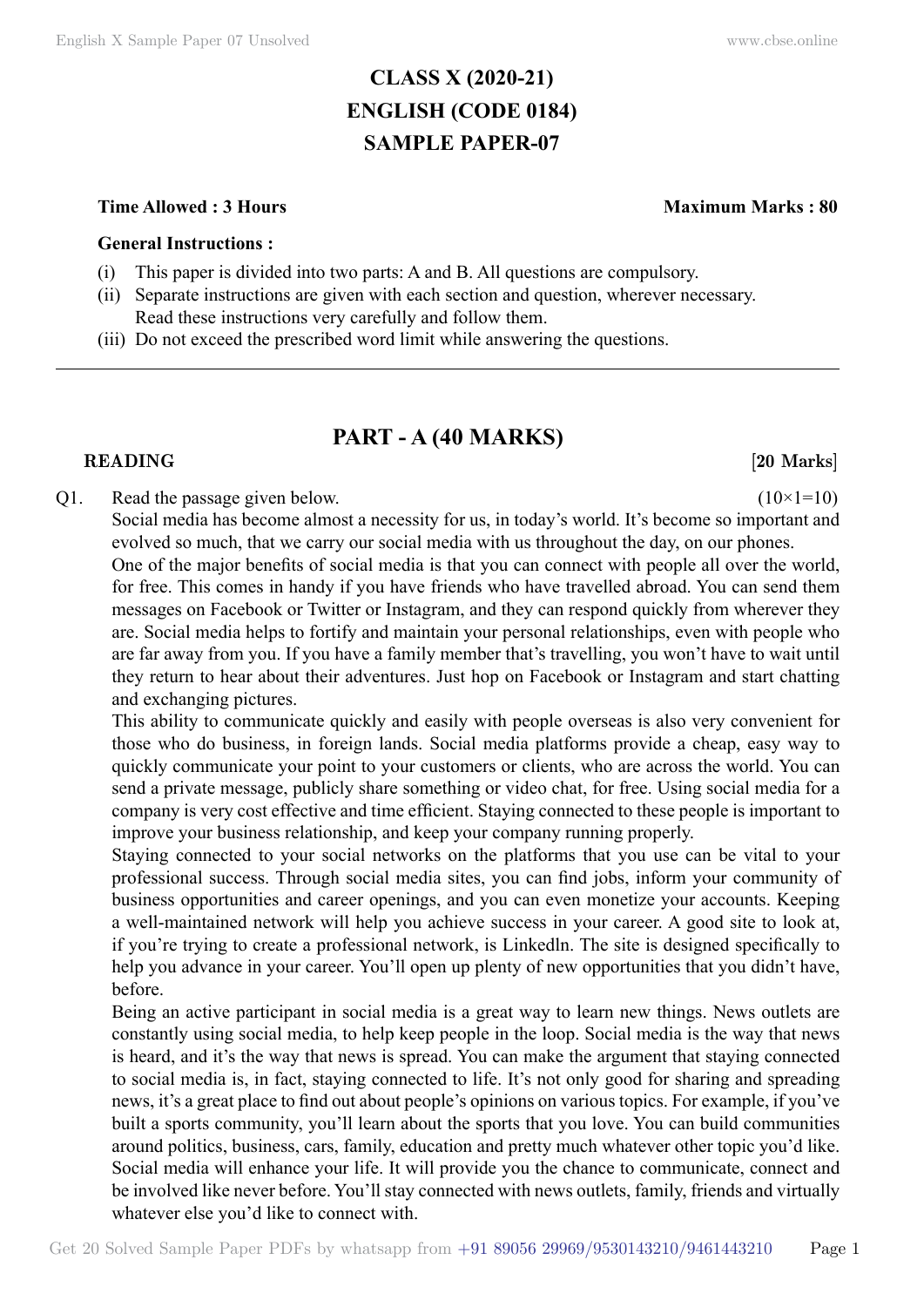## **On the basis of your understanding of the given passage, answer ANY TEN questions from**  the twelve that follow.  $(1 \times 10=10)$

| (a) | One of the major benefits of social media is that:<br>(i) you can see what is happening all over the world.<br>(ii) you can connect with people all over the world for free.<br>(iii) you can talk to people far away from you easily.<br>(iv) you can connect with people you have never met before. |                                                                                                                                            |
|-----|-------------------------------------------------------------------------------------------------------------------------------------------------------------------------------------------------------------------------------------------------------------------------------------------------------|--------------------------------------------------------------------------------------------------------------------------------------------|
| (b) | Using social media for a company is:<br>(i) very cost effective.<br>(iii) very profitable.                                                                                                                                                                                                            | (ii) time efficient.<br>$(iv)$ (i) and (ii).                                                                                               |
| (c) | Being an active participant in social media is a great way to:<br>(i) meet new people.<br>(iii) increase your social circle.                                                                                                                                                                          | (ii) learn new things.<br>(iv) stay connected to life.                                                                                     |
| (d) | In today's world, social media has become a  for us.<br>(i) necessity<br>(iii) backbone                                                                                                                                                                                                               | (ii) luxury<br>(iv) support                                                                                                                |
| (e) | Which of the following is NOT a social media platform?<br>(i) Facebook<br>(iii) Google                                                                                                                                                                                                                | (ii) Instagram<br>(iv) Twitter                                                                                                             |
| (f) | convenient?<br>(i) those who live away from their families<br>(ii) those who have connections with people in other countries<br>(iii) those who travel to foreign lands a lot<br>(iv) those who do business in foreign lands                                                                          | For whom is the ability to communicate quickly and easily with people overseas very                                                        |
| (g) | them you can:<br>1. create a business circle and increase your business connections<br>2. inform your community of business opportunities<br>find jobs<br>3.<br>monetize your accounts<br>4.<br>inform your community of career openings<br>5.<br>$(i) 1, 2$ and 4<br>$(iii) 1, 2, 3$ and 4           | Social media platforms that you use can be vital to your professional success because through<br>$(ii)$ 2, 3 and 4<br>$(iv) 2, 3, 4$ and 5 |
| (h) | Which is a good site to look at if you're trying to create a professional network?<br>(i) Twitter<br>(ii) Gmail<br>(iii) Linkedln<br>(iv) Facebook                                                                                                                                                    |                                                                                                                                            |
| (i) | Which of the following is NOT a feature of social media?<br>(i) Social media will enhance your life.<br>(ii) Social media comes in handy if you have friends who have travelled abroad.<br>(iii)Social media is the way that news is spread, even if it is not heard this way.                        |                                                                                                                                            |

(iv)Keeping a well-maintained network will help you achieve success in your career.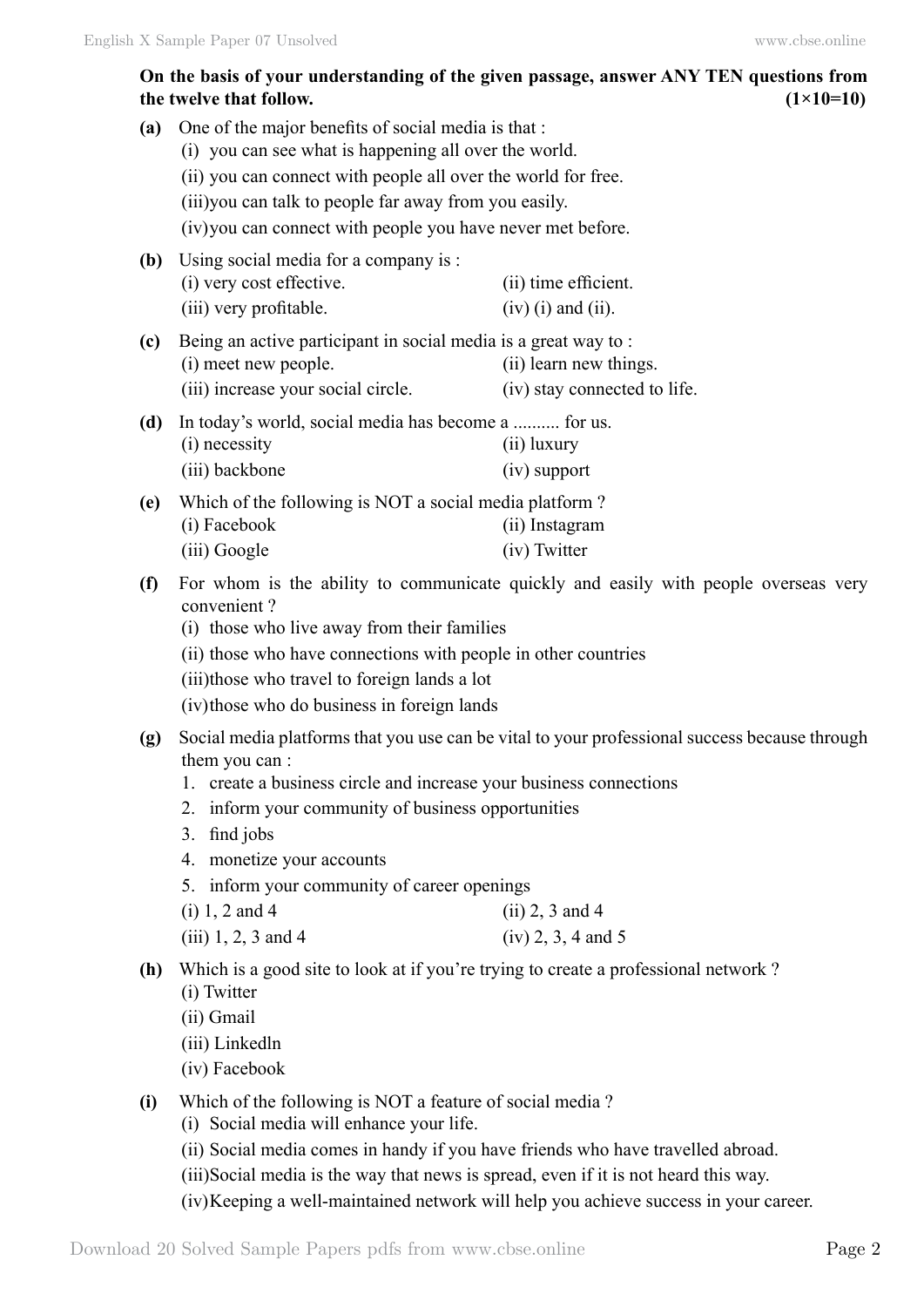- **(j)** Which of the following is an appropriate title for the passage ? (i) The Beneficial Social Media (ii) Social Media— A Necessity (iii)Importance of Staying Connected Through Social Media (iv)The Revolution of the Whole World Around the Social Media **(k)** Choose an option that clearly states the meaning of the word 'enhance'. (i) further improve the quality or value of something (ii) highlight a quality that was being ignored before (iii)understand the true value of something (iv)something that empowers you **(l)** Choose an option that is a synonym of the word 'fortify'.
	- (i) barricade (ii) strengthen (iii) improve (iv) boost

## Q2. Read the passage given below.

Dried fruits are basically fresh fruits that have been dried. Fruits are dehydrated by conventional sun-drying or other drying techniques. They shrivel up and the pulpy remains are the dry fruits that you enjoy at breakfast or during those mid-meal breaks. As the water content is removed, the fruits become energy-bombs with concentrated nutrients.

Some of the most common dry fruits and nuts are raisins, cashew nuts, almonds, walnuts, dates, figs, prunes and apricots. Some varieties of dried fruits like mangoes, pineapples, cranberries, etc., are also available in sugar-coated candied versions. Of these, dry fruits devoid of any additives are the best for your body.

Walnuts and almonds for the brain, cashews to fight migraine, apricots for healthy eyes and raisins for digestion — these are only a few benefits of dried fruits and nuts. Dry fruits also help the body in the following ways :

Loaded with essential nutrients, the benefits of dry fruits and nuts for health cannot be overlooked. Dry fruits increase your nutrient intake as they are rich in potassium, iron, folate, calcium and magnesium. The antioxidants boost your immunity, keeping you healthy and free from diseases and other illnesses.

People who include nuts and dried fruits in their diet are well-aware of dry fruits' benefits for weight loss. When consumed in moderation, they help you reduce weight and stay fit. Those who swear by dry fruits are known to take in lesser fats, sugar and more essential nutrients for proper metabolism.

Raisins and prunes are rich in iron and are beneficial for those who are anaemic. Dry fruits are packed with nutrients like Vitamin B, minerals like phosphorous and copper, and unsaturated fats that boost the regeneration of blood cells and haemoglobin in the body. Almonds, figs, pistachios and cashew nuts also give energy and build stamina. Raisins play a significant role in lowering systolic blood pressure. They control cholesterol and reduce inflammatory markers in the body. Almonds contain Vitamin E and monounsaturated fatty acids that prevent spikes in cholesterol levels and maintain it at a healthy optimum. Brazil nuts keep a check on blood pressure as they are a source of potassium, magnesium and calcium. As you can see, dry fruits and nuts reduce the risk of heart diseases, stroke and heart attacks.

Dry fruits are a rich source of beta carotene, an antioxidant that battles anxiety and depression in people. These antioxidants also improve memory. Dry fruits help to improve sleep and enhance learning and performance.

## **Are There Any Side Effects of Eating Dried Fruits?**

Since dried foods do not contain water, they are packed with concentrated sugar and are high on calories. They also have reduced Vitamin C and lesser antioxidants than fresh fruits. This may pose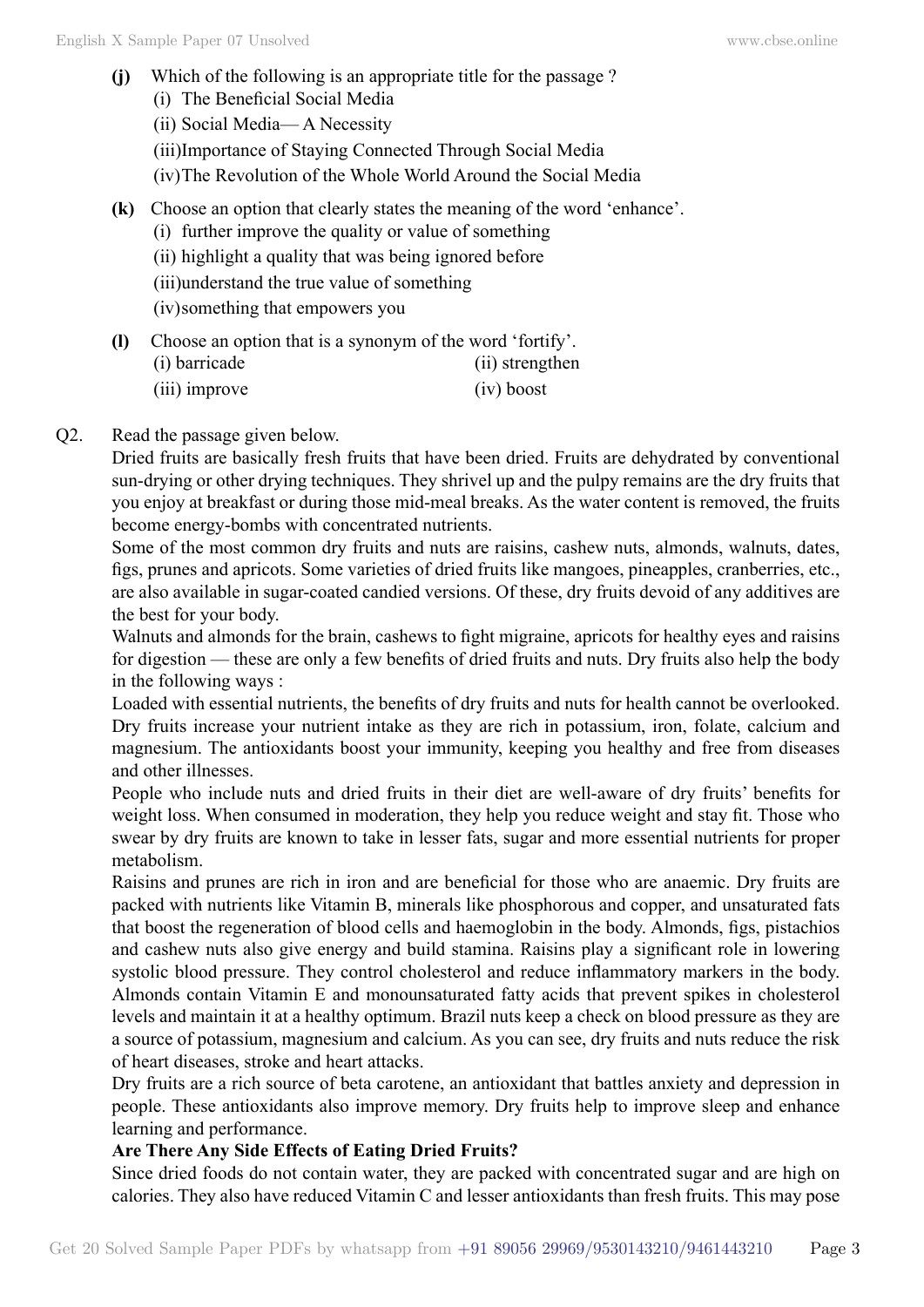a threat to our health if not consumed in moderation. Some of the side effects of eating dried fruits are:

- The high sugar content increases the risk of diabetes.
- Dried fruits with the extra calories can be a major reason for weight gain.
- They are also known to augment heart-related issues if consumed in unhealthy quantities.
- Sulphites found in dried fruits can cause asthma attacks and also trigger allergies, rashes and stomach cramps in some eases.

## **On the basis of your understanding of the given passage, answer ANY TEN questions from**  the twelve that follow.  $(1\times10=10)$

| (a) | (i) healthier                                                                                                                                                                                                                                                                    | After the water content is removed, the dry fruits become  with concentrated nutrients.<br>(ii) energy-bombs    |
|-----|----------------------------------------------------------------------------------------------------------------------------------------------------------------------------------------------------------------------------------------------------------------------------------|-----------------------------------------------------------------------------------------------------------------|
|     | (iii) fatty sugar                                                                                                                                                                                                                                                                | (iv) unsaturated fats                                                                                           |
| (b) | Some of the most common dry fruits and nuts are:<br>1. mangoes<br>3. lychee<br>5. dates<br>7. cranberries<br>$(i)$ 2, 4, 5, 6 and 8<br>$(iii)$ 4, 5, 6, 7 and 8                                                                                                                  | 2. cashew nuts<br>4. walnuts<br>6. raisins<br>8. apricots<br>$(ii) 1, 2, 4, 5$ and 7<br>$(iv)$ 2, 3, 4, 6 and 7 |
| (c) | Raisins and prunes are beneficial for those who:<br>(i) have high blood pressure.<br>(iii) suffer from anxiety.                                                                                                                                                                  | (ii) are anaemic.<br>(iv) have migraine.                                                                        |
| (d) | Dried fruits pose a threat to our health if:<br>(i) they are not dried properly.<br>(iii) they are not taken in moderation.                                                                                                                                                      | (ii) they are not soaked in water.<br>(iv) they are not taken in correct form.                                  |
| (e) | Brazil nuts keep a check on blood pressure as they are:<br>(i) monounsaturated fatty acids that prevent spikes.<br>(ii) packed with minerals like phosphorous and copper.<br>(iii) contain nutrients like Vitamin B and C.<br>(iv) a source of potassium, magnesium and calcium. |                                                                                                                 |
| (f) | (i) keeping you healthy<br>(ii) boosting your immunity<br>(iii) keeping you free from diseases or illnesses<br>(iv) lowering your systolic blood pressure                                                                                                                        | Which of the following is NOT a benefit provided by the antioxidants in the dried fruits?                       |
|     | (g) Which of the following dried fruits give energy and build stamina?<br>(i) walnuts, apricots and almonds<br>(ii) raisins and prunes<br>(iii) almonds, figs, pistachios and cashew nuts<br>(iv) cashews nuts, raisins and brazil nuts                                          |                                                                                                                 |
| (h) | Dried foods are packed with concentrated sugar and high on calories because:<br>(i) they are processed foods.<br>(ii) they do not contain water.<br>(iii) they are sautéed in watered sugar.<br>(iv) they are energy boosting foods.                                             |                                                                                                                 |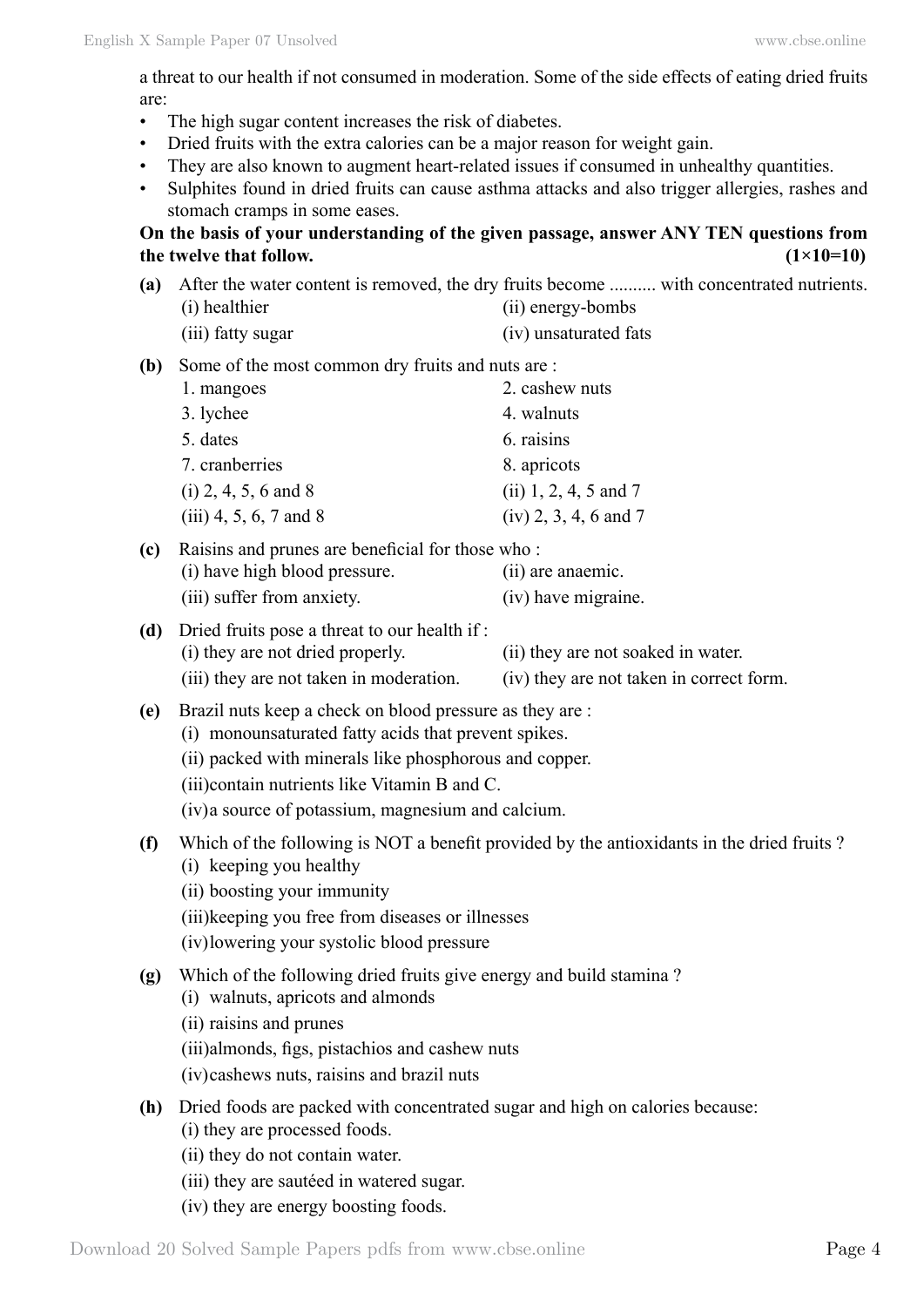| (i) | What does the author mean by the words 'swear by'?                                  |                                                                                                           |  |
|-----|-------------------------------------------------------------------------------------|-----------------------------------------------------------------------------------------------------------|--|
|     | (i) to strongly believe that something is effective or useful                       |                                                                                                           |  |
|     | (ii) to recommend the good quality of something                                     |                                                                                                           |  |
|     | (iii) to stand by a thought or opinion                                              |                                                                                                           |  |
|     | (iv) to share something that is good with others                                    |                                                                                                           |  |
| (j) | and unsaturated fats that:<br>boost haemoglobin in the body<br>$\mathbf{I}_{\cdot}$ | Dry fruits are packed with nutrients like Vitamin B, minerals like phosphorous and copper,                |  |
|     | II. boost the regeneration of blood cells                                           |                                                                                                           |  |
|     | III. boost energy in the body                                                       |                                                                                                           |  |
|     | IV. boost the immunity of the body                                                  |                                                                                                           |  |
|     | $(i)$ I and IV                                                                      | $(ii)$ II and III                                                                                         |  |
|     | $(iii)$ III and IV                                                                  | $(iv)$ I and II                                                                                           |  |
| (k) | (i) stomach cramps.                                                                 | If the dried fruits with extra calories are consumed, they can become a reason for :<br>(ii) weight gain. |  |
|     | (iii) heart-related issues.                                                         | (iv) allergies.                                                                                           |  |
| (I) | Beta carotene is an antioxidant that battles :<br>(i) systolic blood pressure.      |                                                                                                           |  |
|     | (ii) anxiety and depression in people.                                              |                                                                                                           |  |
|     | (iii)cholesterol and reduces inflammatory markers in the body.                      |                                                                                                           |  |

(iv)weight gain and unsaturated fats.

## **LITERATURE (10 Marks)**

Q3. Read the extracts given below and attempt ANY ONE by answering the questions that follow.  $(5 \times 1 = 5)$ 

Lencho showed not the slightest surprise on seeing the money; such was his confidence—but he became angry when he counted the money. God could not have made a mistake, nor could he have denied Lencho what he had requested. Immediately, Lencho went up to the window to ask for paper and ink. On the public writing-table, he started to write, with much wrinkling of his brow, caused by the effort he had to make to express his ideas. When he finished, he went to the window to buy a stamp which he licked and then affixed to the envelope with a blow of his fist.

- **(a)** Why was Lencho not surprised on seeing the money ?
	- (i) because he had already expected it
	- (ii) because he had no hope
	- (iii)because he believed that help would come some way or the other

(iv)because he had firm faith in the help of God

- **(b)** Lencho was angry because :
	- (i) he did not get the money on time.
	- (ii) the money was not the exact amount he had asked for.
	- (iii)he did not want to impose his wish on God.
	- (iv)the letter was not signed to him by God.
- **(c)** Why did Lencho ask for paper and ink ?
	- (i) to thank God for his help in his desperate time
	- (ii) to ask for more money from God as his trouble was not yet gone
	- (iii)to tell God that someone had taken a portion of the money he had sent
	- (iv)to complain about the postal problem he had faced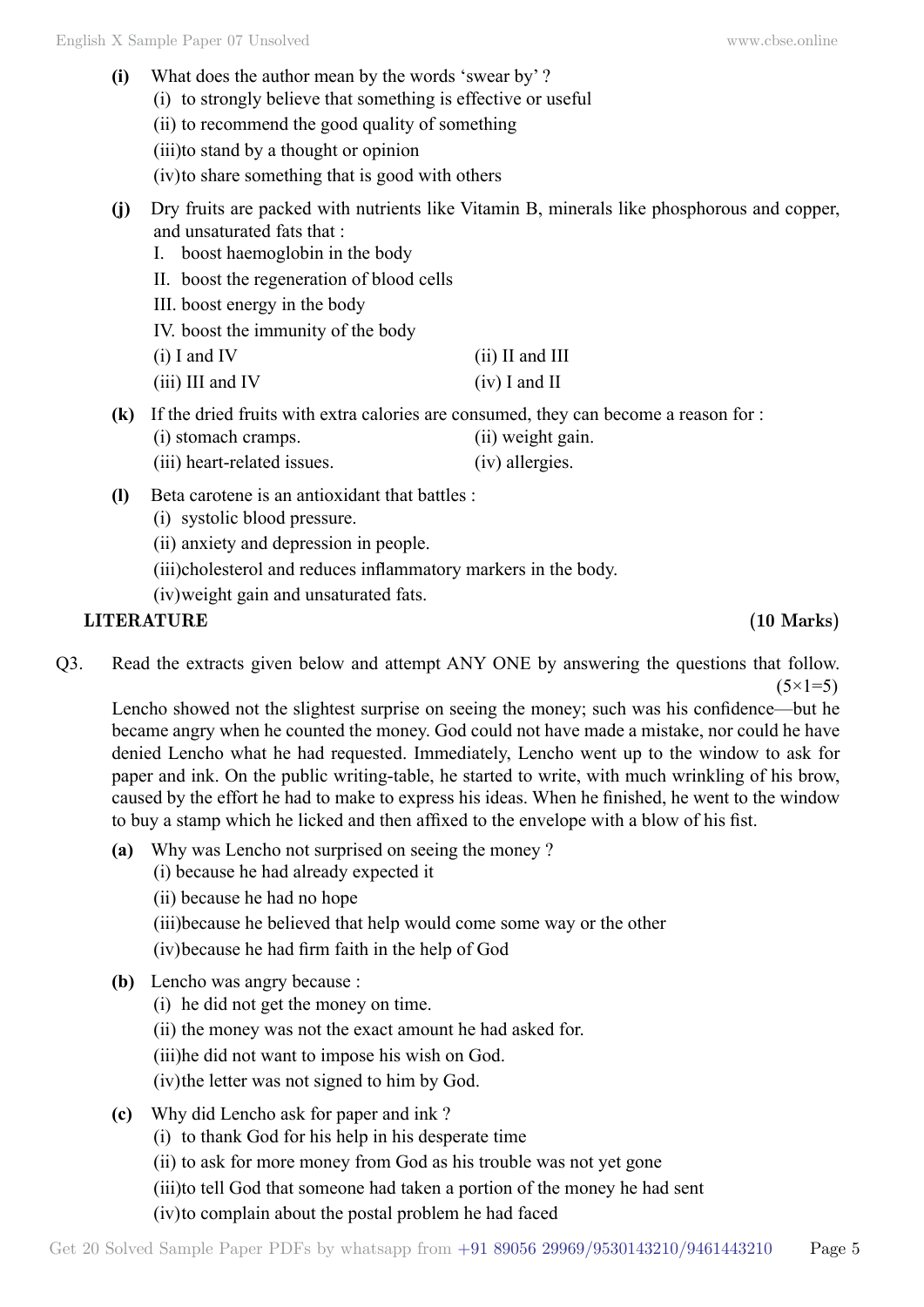- **(d)** Which word has the same meaning as 'slightest' ? (i) least (ii) decent (iii) huge (iv) considerate
- **(e)** Pick the option that correctly classifies fact/s(F) and opinion/s(O) given below.
	- I. Lencho had extreme faith in God.
	- II. The last letter from Lencho must have disappointed the postmaster.
	- III. It was a good act from the postmaster to try to help Lencho.
	- IV. The statement that all good actions have a good result is not always true.
	- $(i)$  F-I, IV and O-II, III (ii) F-I, II and O-III, IV
	- (iii) F- I and O-II, III, IV (iv) F-IV and O-I, II, III

## **O**

A deep silence met the reading of this letter. Miss Mason took off her glasses, blew on them and wiped them on her soft white handkerchief. Then she put them on again and looked at the class. When she spoke her voice was very low. "I am sure that none of the boys and girls in Room Thirteen would purposely and deliberately hurt anyone's feelings because his name happened to be a long, unfamiliar one. I prefer to think that what was said was said in thoughtlessness. I know that all of you feel the way I do, that this is very unfortunate thing to have happened—unfortunate and sad, both. And I want you all to think about it."

| (a) | What did Miss Mason do before reading the letter? |                            |  |  |
|-----|---------------------------------------------------|----------------------------|--|--|
|     | (i) blew on her glasses                           | (ii) wiped her glasses     |  |  |
|     | (iii) took off her glasses                        | $(iv)$ (i), (ii) and (iii) |  |  |

- **(b)** Which of the following is NOT an action that Miss Mason did before she spoke to the class ? (i) blow on her glasses
	- (ii) take off her glasses

(iii)use a handkerchief to wipe her glasses

(iv)fold her handkerchief and put it in a pocket

- **(c)** What did Miss Mason want all the students to do ?
	- (i) to think about what had happened
	- (ii) to think over their actions
	- (iii)to never repeat what had happened
	- (iv)to forget about the past actions
- **(d)** Miss Mason told the class that she preferred to think that the actions of the students were done  $in \cdot$

| $(i)$ anger.     | (ii) thoughtlessness. |  |
|------------------|-----------------------|--|
| (iii) jealously. | (iv) carelessness.    |  |

**(e)** Choose an option that is similar in meaning to the word 'unfortunate'.

| (i) regrettable. | (ii) appropriate. |
|------------------|-------------------|
|                  |                   |

- (iii) satisfactory. (iv) incomprehensible.
- Q4. Read the extracts given below and attempt ANY ONE by answering the questions that follow. $(5 \times 1=5)$ But presently up spoke little dog Mustard, I'd have been twice as brave if I hadn't been flustered,

And up spoke Ink and up spoke Blink, We'd have been three times as brave, we think, And Custard said, I quite agree

That everybody is braver than me.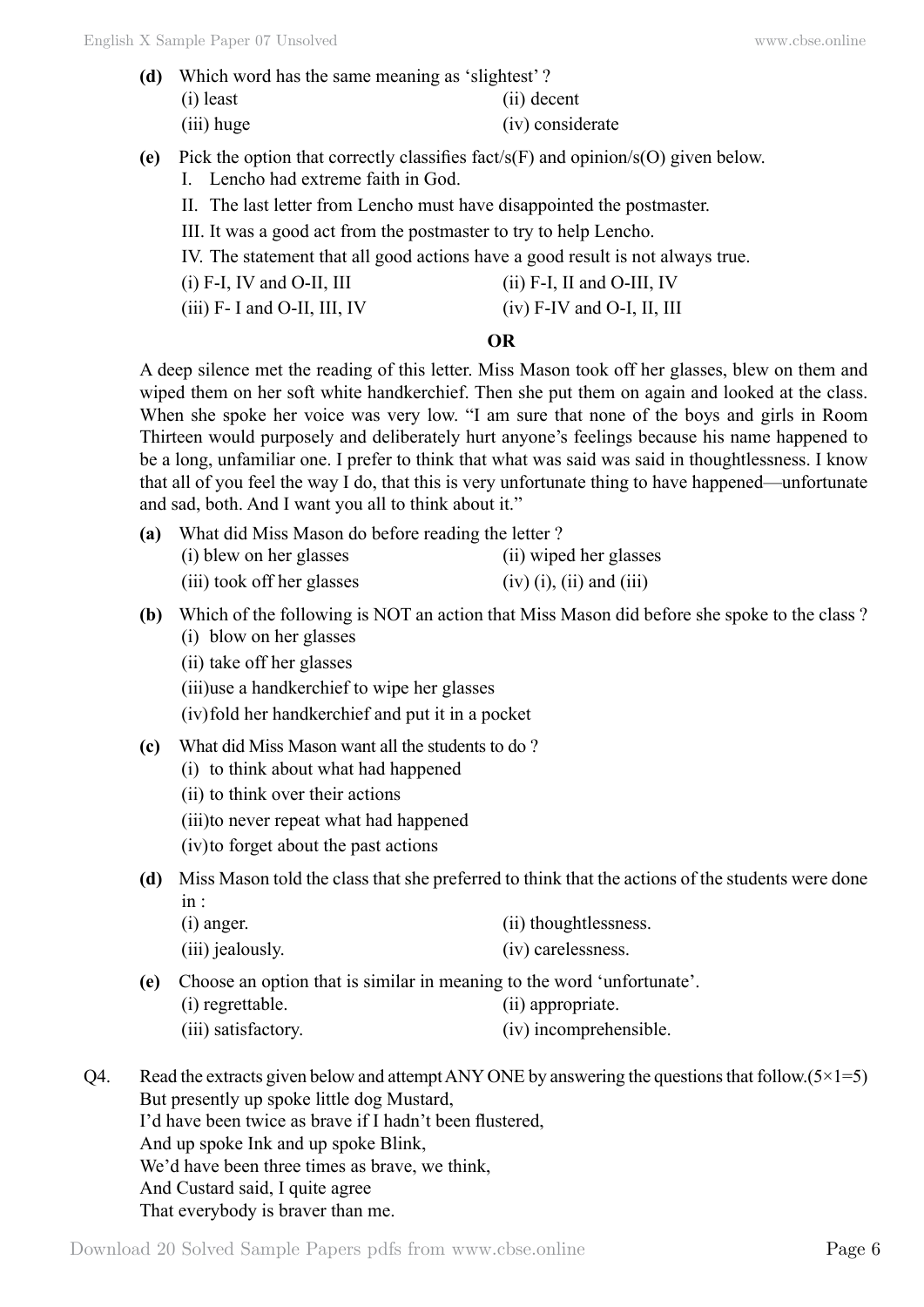| (a) | What had happened before Mustard spoke up?    |                    |  |
|-----|-----------------------------------------------|--------------------|--|
|     | (i) the entrance of the pirate                |                    |  |
|     | (ii) joyful celebration of their survival     |                    |  |
|     | (iii) the death of the pirate                 |                    |  |
|     | (iv) praising of the dragon's bravery         |                    |  |
| (b) | Who had been flustered?                       |                    |  |
|     | (i) Custard                                   | $(ii)$ Ink         |  |
|     | (iii) Blink                                   | (iv) Mustard       |  |
| (c) | According to Custard, everyone was  than him. |                    |  |
|     | (i) stupider                                  | (ii) braver        |  |
|     | (iii) crazier                                 | (iv) bolder        |  |
| (d) | What does the word 'flustered' mean?          |                    |  |
|     | (i) agitated                                  | (ii) composed      |  |
|     | (iii) calm                                    | (iv) settled       |  |
| (e) | Name the poet.                                |                    |  |
|     | (i) Carl Sandburg                             | (ii) John Berryman |  |
|     | (iii) Robert Frost                            | (iv) Ogden Nash    |  |
|     |                                               | OR                 |  |
|     | Don't eat that chocolate, Amanda!             |                    |  |

Remember your acne, Amanda !

Will you please look at me when I'm speaking to you, Amanda !

| (a) | What is Amanda asked not to eat? |                |  |
|-----|----------------------------------|----------------|--|
|     | (i) junk food                    | (ii) chocolate |  |
|     | (iii) cakes                      | (iv) sweets    |  |

- **(b)** What is Amanda asked to remember ? (i) that she has acne
	- (ii) that she is not healthy
	- (iii) that she slouches
	- (iv) that she disbehaves
- **(c)** Who is speaking the above lines ?
	- (i) Amanda's grandmother
	- (ii) Amanda's mother
	- (iii) Amanda's sister
	- (iv) Amanda's aunt

## **(d)** Amanda is not looking at the speaker because

- (i) she is thinking about something more important.
- (ii) she does not want to hear anything being said.
- (ii) she is bored of the talk already.
- (iv) she is not paying attention to the instructions.
- **(e)** Which of the following is NOT a synonym of the word 'look' ? (i) stare (ii) gaze (iii) peep (iv) glow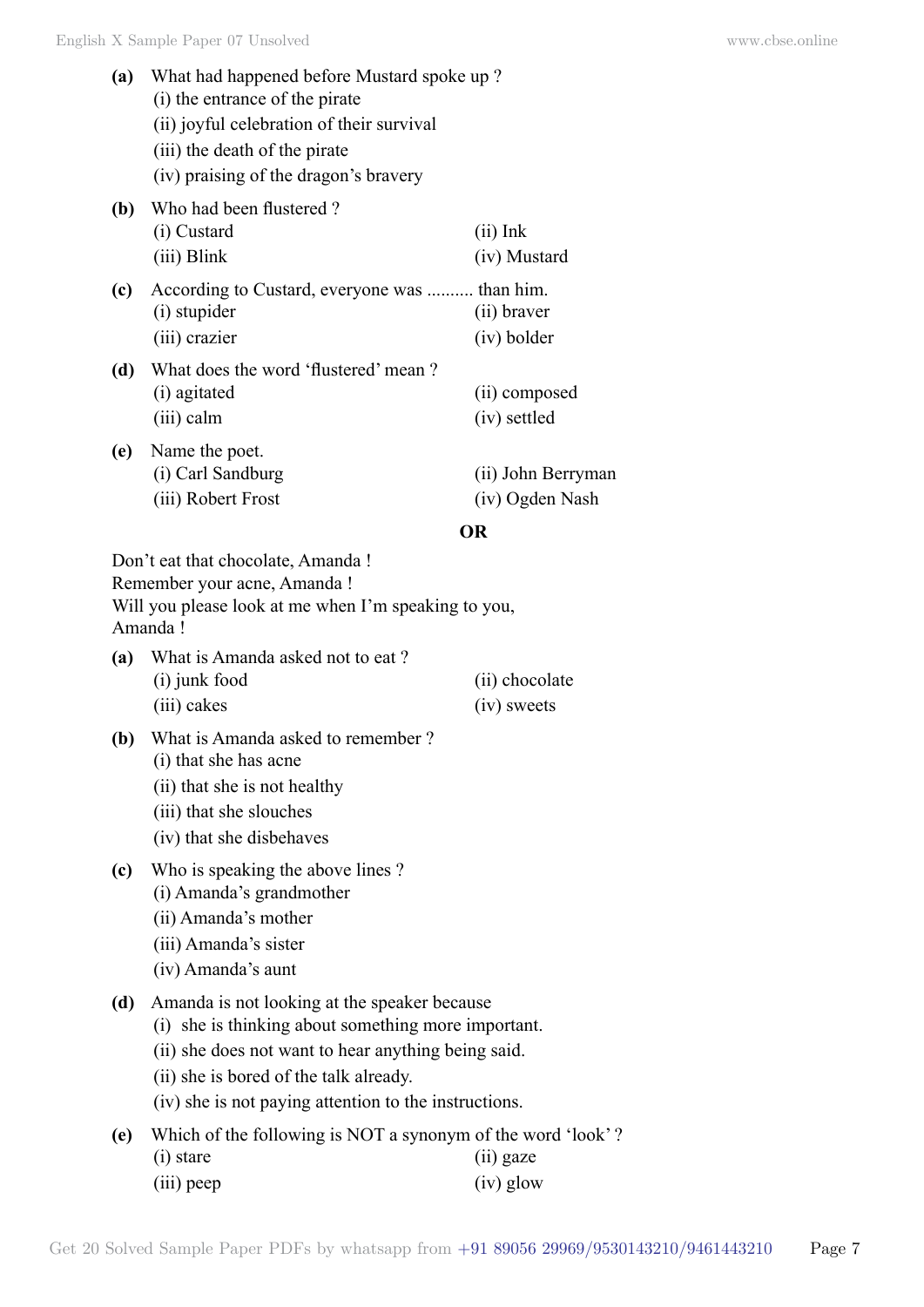## **GRAMMAR (10 Marks)**

Q5. Choose the correct options to fill in the blanks to complete the note.  $(3\times1=3)$ No one knows when or by whom rockets (a) .......... . In all probability the rocket (b) .......... 'invented' but (c) .......... over a long period of time, perhaps in different parts of the world at the same time.

- **(a)** (i) was invented
	- (ii) will be invented
	- (iii) is invented
	- (iv) were invented
- **(b)** (i) was not suddenly
	- (ii) is not suddenly
	- (iii) were not suddenly
	- (iv) will not suddenly be
- **(c)** (i) evolve gradually
	- (ii) evolved gradually
	- (iii) will evolve gradually
	- (iv) evolving gradually

## Q6. Choose the correct options to fill in the blanks to complete the narration.  $(3\times1=3)$

- Robin : It is said that if you wish for anything in front of this statute it will come true.
- Matt : That cannot be true. Who came up such an idea?
- Robin : It's not a lie. My sister's wish really did come true.
- Matt : What did she wish for ?
- Robin : True love.

Robin took his best friend to the statue he had heard so much about from his sister. There, he informed Matt that whatever anyone (a) .......... front of that statue always comes true. Matt said that it cannot be true and exasperatedly asked him who (b) .......... . But Robin told him that his information (c) .......... because his sister's wish had really come true. When Matt asked what his sister's wish was, Robin told him that it was true love.

- **(a)** (i) wished for in
	- (ii) wishes for in
	- (iii) wishing for in
	- (iv) wish for in
- **(b)** (i) had come up with such an idea
	- (ii) came up with such an idea
	- (iii) got such an idea
	- (iv) had such an idea
- **(c)** (i) cannot be a lie
	- (ii) could not be a lie
	- (iii) was not a lie
	- (iv) is not a lie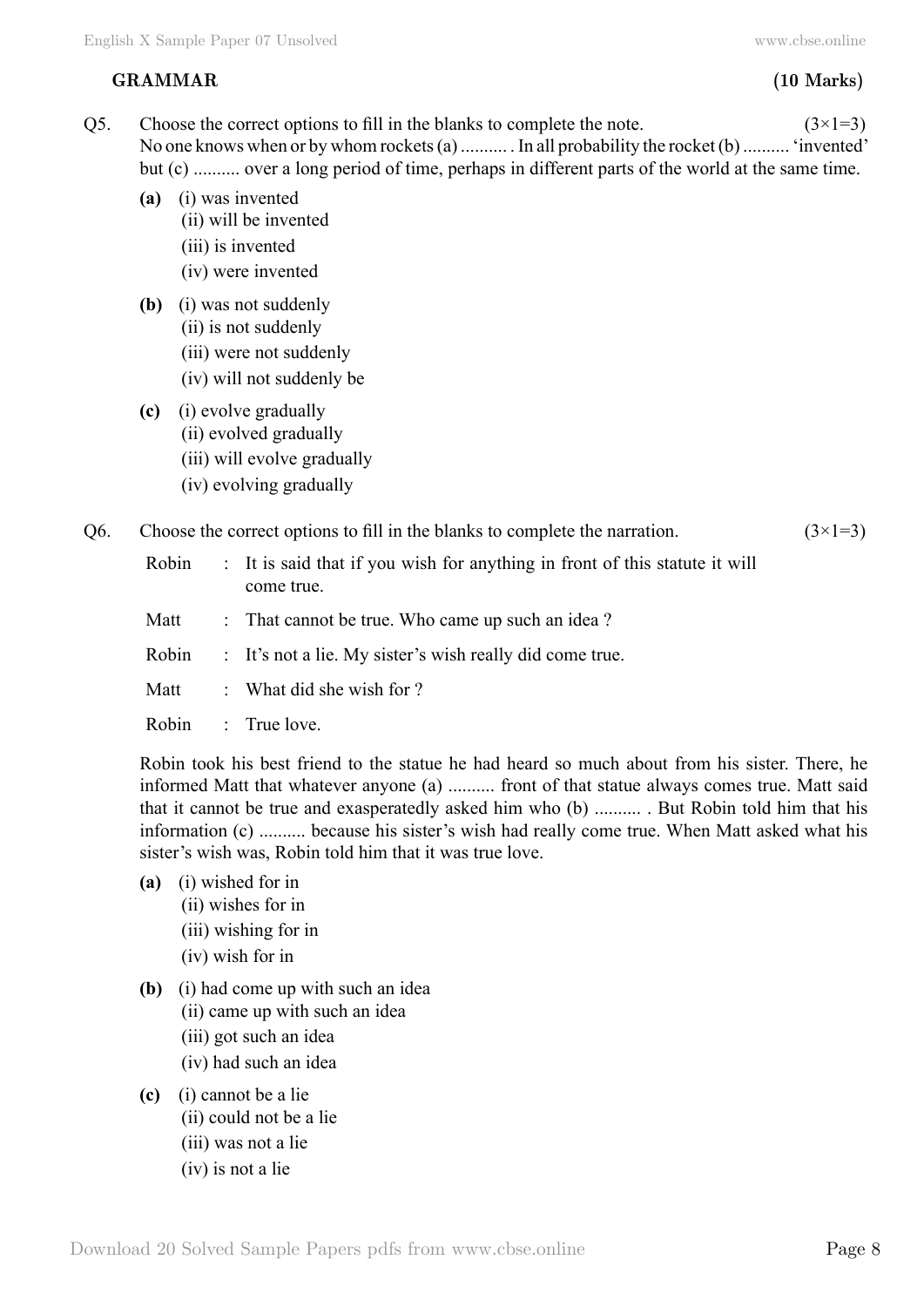Q7. Fill in the blanks by choosing the correct options for ANY FOUR of the six sentences given below.  $(4 \times 1 = 4)$ 

| (a) | The river Ganga  through Haridwar.<br>(i) is flowing<br>(iii) flows                            | (ii) has been flowing<br>(iv) has flowed                                                                                        |
|-----|------------------------------------------------------------------------------------------------|---------------------------------------------------------------------------------------------------------------------------------|
| (b) | $(i)$ is arriving<br>(iii) will arrive                                                         | My family  at the airport tomorrow but I have forgotten at what time the plane get in.<br>(ii) will be arriving<br>(iv) arrives |
| (c) | Damini is an expert on monuments, but she knows  about physics.<br>$(i)$ a lot<br>(iii) little | $(ii)$ few<br>$(iv)$ many                                                                                                       |
| (d) | employees prefer a competent manager to a dumb one.<br>$(i)$ Each<br>(iii) Little              | (ii) Many<br>$(iv)$ Most                                                                                                        |
| (e) | Be polite! You  be rude to you elders.<br>(i) cannot<br>(iii) don't have to                    | $(ii)$ shouldn't<br>$(iv)$ couldn't                                                                                             |
| (f) | One  drive too fast in narrow lanes.<br>$(i)$ mustn't<br>$(iii)$ couldn't                      | $(ii)$ shouldn't<br>$(iv)$ can't                                                                                                |

## **PART-B (40 Marks)**

### **WRITING**  $(2 \times 5=10)$

Q8. Attempt ANY ONE of the following in 100-120 words. (5 Marks) You are Samkit/Samriddhi of Eureka Forbes, Noida. You have received the reply to your inquiry letter from Woodcutters Inc. dated 22nd May 2019. You feel positive about the company's terms and conditions. Write a letter placing order for the furniture that you have mentioned in the previous communication.

#### **O**

Woodcutters Inc. could not deliver the furniture to Eureka Forbes in working condition. Write a letter of complaint with immediate effect to the Delivery Department, Woodcutters Inc. Janakpuri, Delhi 112233 to redress your grievances.

Q9. Attempt ANY ONE of the following in 100-120 words. (5 Marks) The following data shows the global plastic waste generation by the industrial sector in the year 2015. Write an analytical paragraph describing the given data.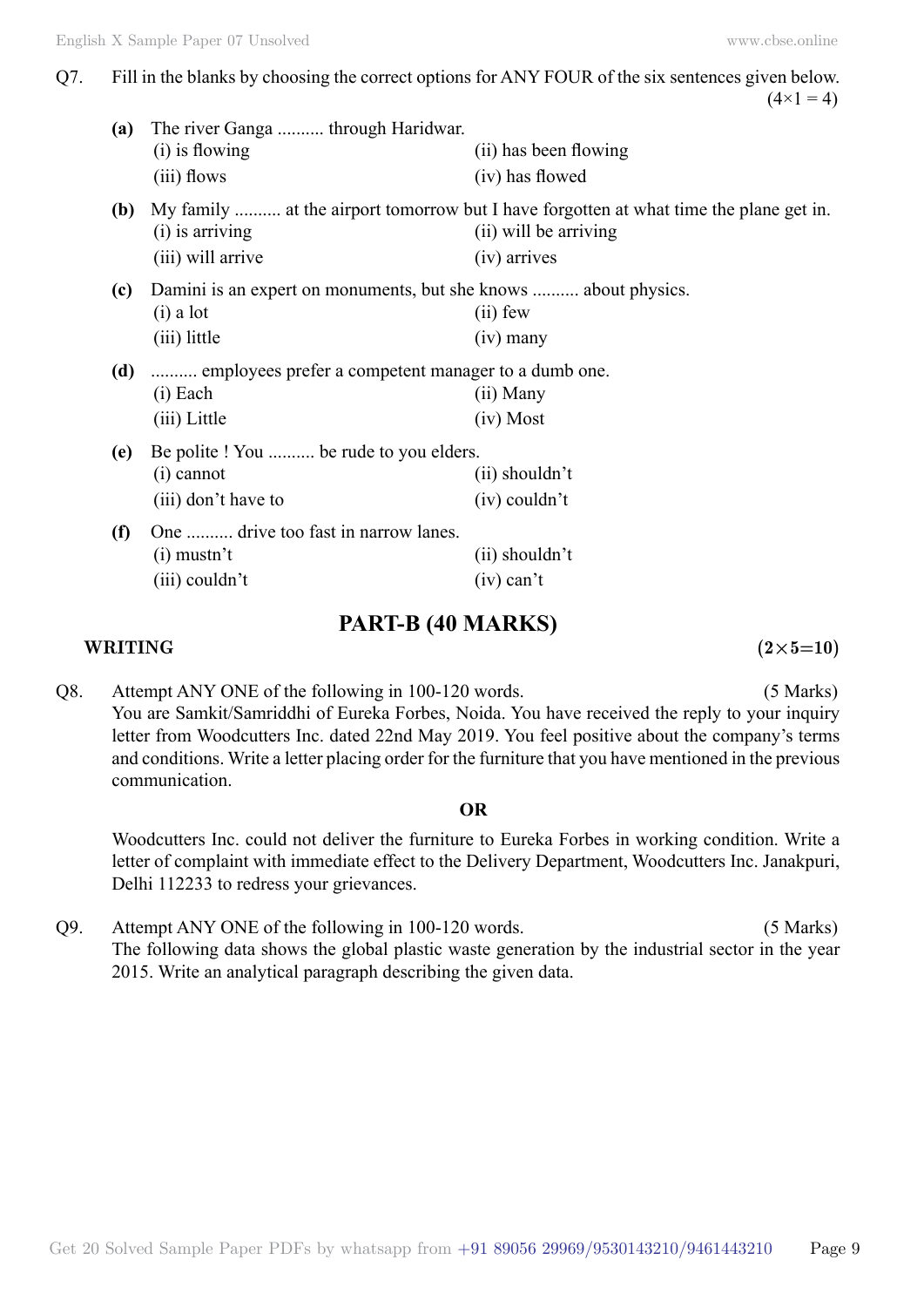

 **O**

The following data shows global literacy rates by age group and sexes in the year 2016. Write an analytical paragraph describing and analysing the given data.

| Indicator          |                                       | Adults (aged 15 Youth (aged 15- Population aged Elderly (aged 65) |               |                  |
|--------------------|---------------------------------------|-------------------------------------------------------------------|---------------|------------------|
|                    | years and older) $ 24 \text{ years} $ |                                                                   | $25-64$ years | years and older) |
| Global<br>literacy |                                       |                                                                   |               |                  |
| rate $(\% )$       |                                       |                                                                   |               |                  |
| Both sexes         | 86                                    | 91                                                                | 86            | 78               |
| Men                | 90                                    | 93                                                                | 90            | 83               |
| Women              | 83                                    | 90                                                                | 82            | 73               |

## **LITERATURE (30 Marks)**

Q10. Answer ANY TWO questions in 20-30 words each, from (a) and (b) respectively.  $(2\times4=8)$ **(a) Answer ANY TWO. (2×2=4)**

- **(i)** How brave are Belinda, Ink, Blink and Mustard as shown in first part of the poem ?
- **(ii)** Why would Valli stand in the front doorway of her house ?
- **(iii)** What does the luppia' worn by the Kodavus indicate ?

**(b) Answer ANY TWO.**  $(2 \times 2 = 4)$ 

- **(i)** Did Griffin reciprocate when Mrs. Hall wanted to be friendly with him ? How ?
- **(ii)** What can Ebright's theory of cell life lead to if it is proved correct ?
- **(iii)** How did Matilda gain time from Mme Forestier for returning her necklace ?
- Q11. Answer ANY TWO questions in 40-50 words each, from (a) and (b) respectively.  $(3\times4=12)$ **(a)** Answer ANY TWO.  $(3 \times 2 = 6)$ 
	- **(i)** How did Rajvir and Pranjol go from Mariani Junction to the tea-garden managed by Pranjol's father ?
	- **(ii)** What is the central idea of the poem 'Animals' ?
	- **(iii)** "My dear fellow, why are you so formal in your get-up !" Why is Lomov so formally dressed ?

## **(b) Answer ANY TWO. (3×2=6)**

- **(i)** "Tricki's only fault was greed." How did it get him into trouble ?
- **(ii)** What did the hack driver tell the narrator about Lutkin's mother ?
- **(iii)** The household dogs at the surgery rejected Tricki as "an uninteresting subject." Why ?